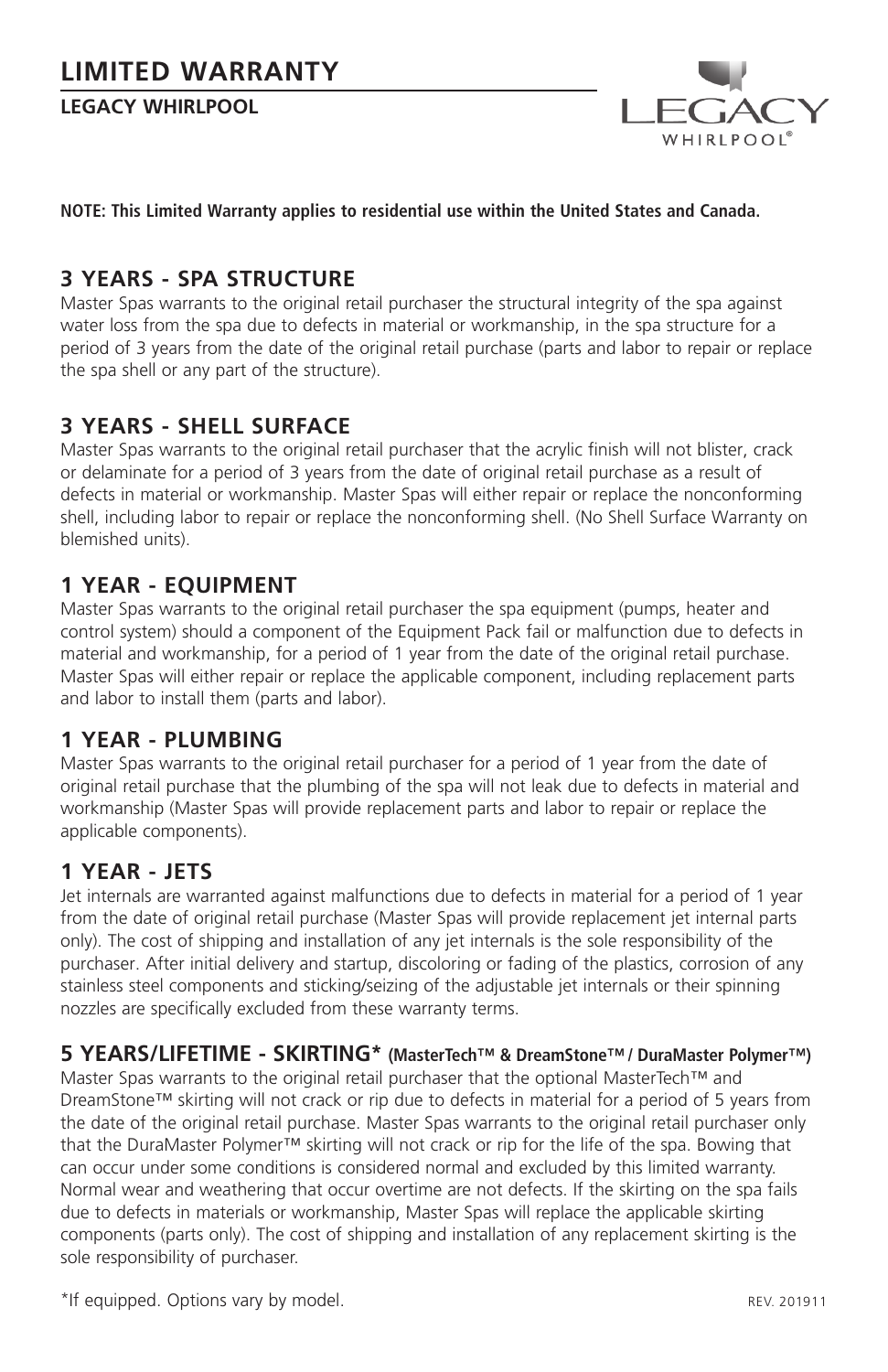**LEGACY WHIRPOOL**



#### **NOTE: This Limited Warranty applies to residential use within the United States and Canada.**

#### **1 YEAR - LED LIGHT SYSTEM\***

Master Spas warrants to the original retail purchaser, for a period of 1 year from the date of original retail purchase that the optional, factory installed LED light system will not malfunction due to defects in workmanship and materials (parts). If the LED light system or any component thereof fails due to defects in material or workmanship, Master Spas will either repair or replace the applicable components. This limited warranty on LED light systems covers the labor for a period of 1 year from the date of retail purchase. After 1 year, the purchaser is solely responsible for any labor costs associated with the repair or replacement of an applicable component.

#### **1 YEAR - OZONATOR\***

Master Spas warrants to the original retail purchaser that the factory installed ozonator will not malfunction due to defects in materials or workmanship for a period of 1 year from the date of original retail purchase. If the ozonator malfunctions due to a defect in materials or workmanship, Master Spas will either repair or replace the applicable components including parts and labor.

#### **1 YEAR/90 DAYS - AUDIO EQUIPMENT\***

Master Spas warrants to the original retail purchaser, the optional stereo and enclosure components within the audio system against malfunctions due to defects in material and workmanship for a period of 1 year (parts). This limited warranty on all optional Audio Equipment covers labor for a period of 90 days from the date of original retail purchase. After 90 days, the purchaser is solely responsible for any labor costs associated with the repair or replacement of any applicable audio components. Master Spas shall not be responsible for any damages or losses to any accessories (not supplied by Master Spas), including but not limited to iPods or similar systems, caused by a defect or malfunction of any Master Spas supplied component.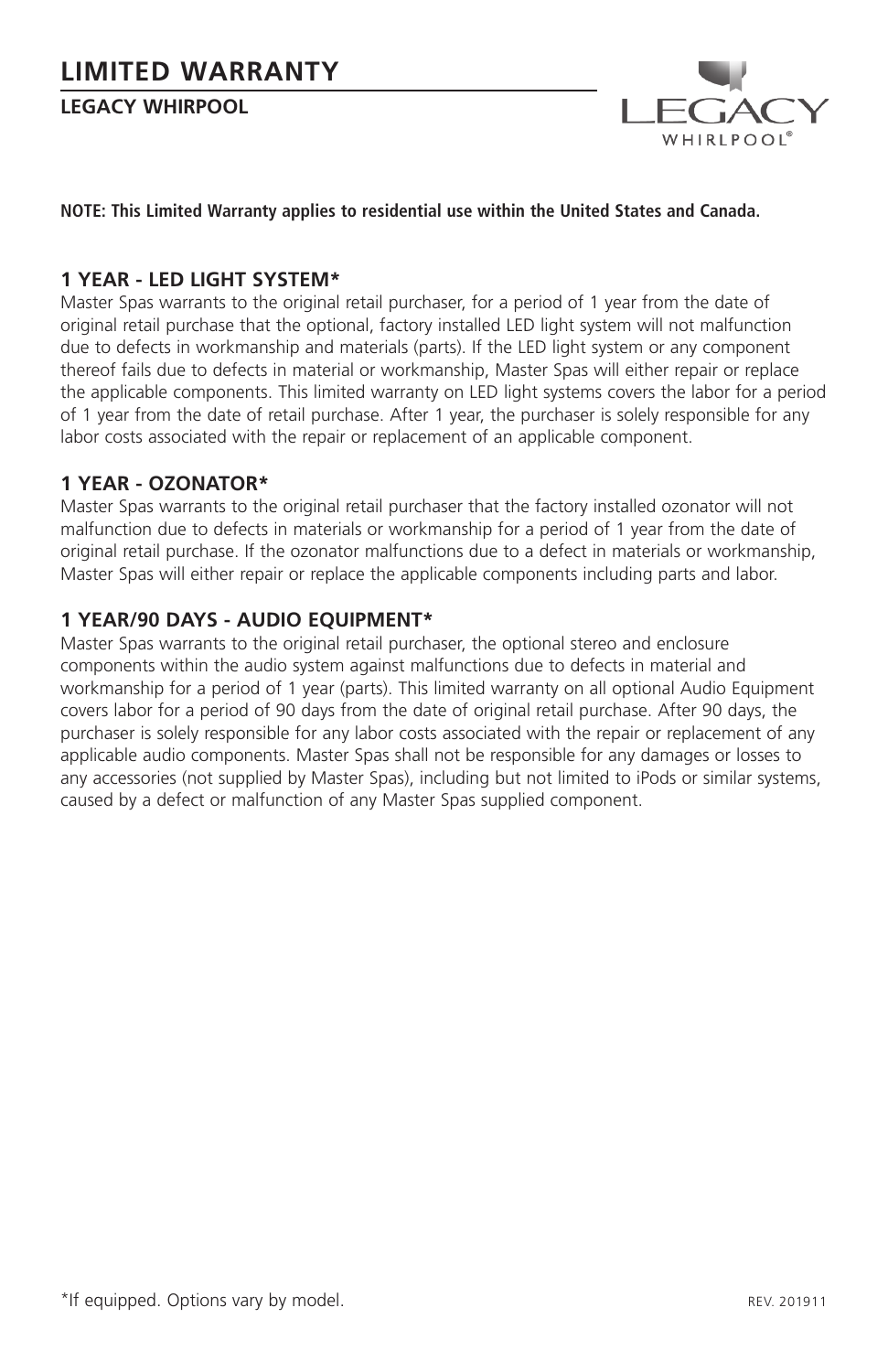## **EXCLUSIONS AND LIMITATIONS**

## **EXCLUSIONS**

This limited warranty is enforceable only by the original retail purchaser from the date of original retail purchase. Light bulbs, light lenses, fuses, covers, spa pillows or any dealer installed accessories are specifically excluded from this limited warranty. All warranties are void if the spa is placed in commercial service. Normal wear and weathering of finishes and components are not defects and specifically excluded from this limited warranty. In the event it is necessary to remove the spa from the residential premises to repair or replace any warrantable item, any and all cost of spa removal and replacement including but not limited to removal of the original spa and transportation of the replacement spa, damages to landscaping, decking, fencing or other structural alteration, or any cost related to obtaining access to the spa are the sole responsibility of the purchaser. Spa covers are not included or covered by this spa warranty.

## **LIMITATIONS**

This limited warranty is voidable if the spa has been subject to misuse, alteration or attempted alteration, repairs or attempted repairs by a non-approved service center or if a failure or malfunction is due to improper installation, improper water chemistry, improper maintenance or lack of normal maintenance as prescribed in the Master Spas Owner's Manual, an act of God, weather conditions or other damage from causes beyond the control of Master Spas. Misuse or abuse shall mean operation of the spa other than in conformity with the Master Spas Owner's Manual. Such misuse and abuse shall include but not be limited to the following:

- Damage of the spa surface and components caused by leaving the spa uncovered or due to covering the spa with plastic film of any kind.
- Damage to the spa surface and components caused by use of a non-insulating cover or an unapproved cover not manufactured by Master Spas when the spa is subject to weather conditions and sun.
- Damage to the spa surface and components caused by contact with unapproved cleaners or solvents.
- Damage caused by operation of the spa at water temperatures outside the range of 34˚ F - 104˚ F.
- Freeze damage.
- Damage caused by unapproved sanitizers such as calcium hypochlorite, sodium hydroxide, "tri-chlor" type chlorines or any sanitizing chemical that may remain undissolved on the spa surface.
- Damages or malfunction due to a dirty, clogged, calcified filters or use of an unapproved filter cartridge.
- Damages or malfunction caused by failure to provide even, proper support for the spa.
- Damages or malfunction caused during installation of the spa.
- Damages or malfunction caused by use of unapproved filter cartridges.